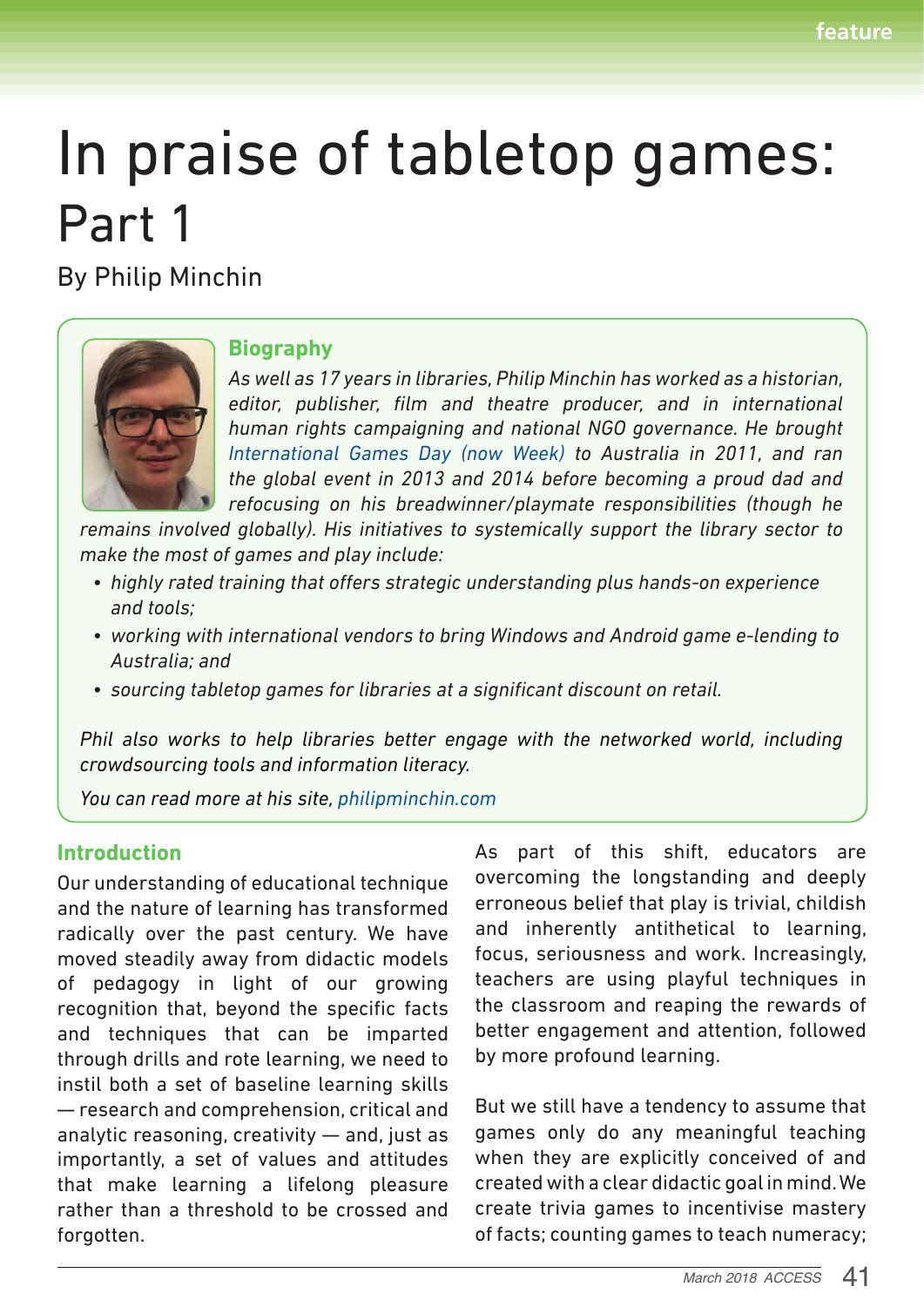*What makes the playful arts, particularly tabletop games, especially suited to the library is the fact that libraries have always had an ethos of self-directed learning; and play, in order to be genuine play rather than enactment of an external script, needs to be self-directed.* 

at best, simulation games to teach the operation of particular, 'educationally valid' systems such as ecologies, economies, geopolitics, the Underground Railroad, or other such worthy topics. And to be clear, to the extent that they work well, these are all valuable and worthwhile applications of games which can provide superior results to other modes of teaching.

However, just as reading quality fiction has tremendous inherent benefits independent of the specific content, games without any reference whatsoever to traditional topics of learning can teach vitally important lessons and skills. Insisting on seeing games only as delivery systems for legacy schoolmatter, rather than creating opportunities for learning in and of themselves, drastically limits — and in some cases outright eliminates — important learning opportunities.

Part 1 will explain a few key ideas that make sense of this assertion and Part 2 will give some practical examples of specific games and what they can be used to teach.

## **Multiple literacies**

At the risk of sounding buzzwordy, I'm going to name some 'literacies' (meaning of course both the ability to comprehend and analyse within a given purview, a baseline knowledge of that purview, and the habit of bringing those skills and knowledge to bear) that are vitally important, that are rarely if ever discussed, and that games are uniquely suited to teaching.

**Psychological literacy** is obviously related to emotional literacy, but rather than simply being about the capacity to read emotions, it's a broader concept encompassing understanding the mind as a whole. It incorporates awareness of neuroscience and the functioning of the brain, as well as more humanistic and empathic capacities that enable an integrated understanding of other people as independent minds. It's essential, not only for understanding others, but for awareness of one's own limitations and vulnerabilities to manipulation.

**Social literacy** is a similar concept, but applied to the dynamics of relationships *between* people rather than the forces operating *within* each of us. It's about awareness of where influence and power lie from moment to moment within a given group and being able to recognise the healthy and unhealthy patterns that can emerge — and how those broader emergent forces can shape and even constrain the choices of the individuals who comprise the group in question.

Relevant to both of these concepts is **systems literacy**. Both individual psyches and societies are systems; complex ones which can vary in extremely nuanced and subtle ways, but for all that, systems nonetheless. Just as importantly, they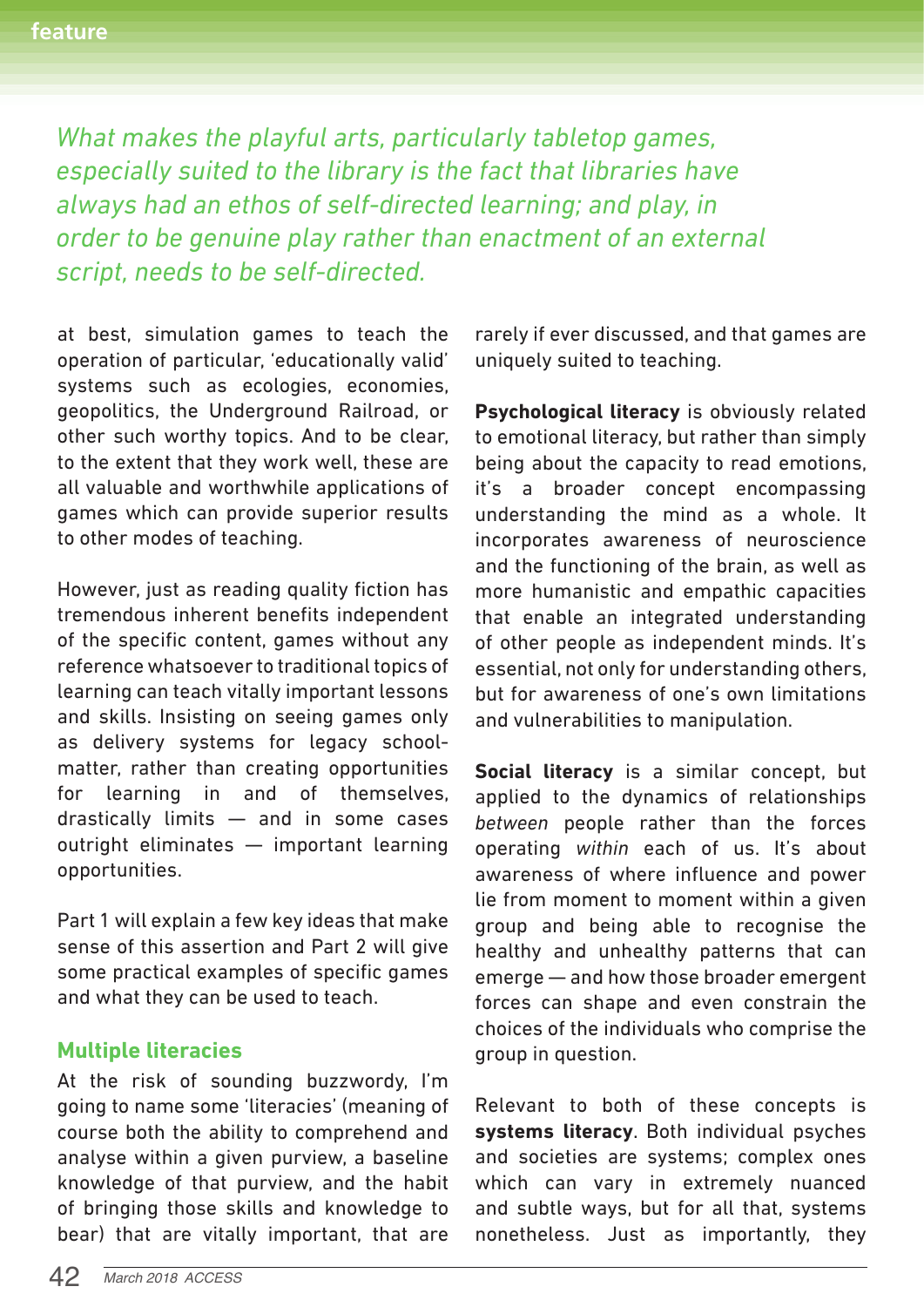inhabit and interact with other systems economies and ecologies from the local to the global — which, despite their extraordinary variety, exhibit common elements and functions which can be studied, named and understood.

All of these terms, while not as widely used as they should be (especially in educational circles!), are not entirely novel. There is a fourth literacy that, to the best of my knowledge and various search engines' ability to search for phrases, has not been proposed elsewhere, and that is *procedural* literacy.

## **Procedural literacy**

The term has been used before, though infrequently, by the eminent scholar of electronic interactivity, Ian Bogost, to denote the ability to analyse what he terms 'procedural rhetoric': computer code and the resulting interactions. However, despite my deep respect for Bogost and his work analysing video games and other interactive media, I would argue that this is essentially what is meant by the more widely used term 'digital literacy', or 'coding literacy' for the aspects which refer specifically to computer code.

Further, while 'procedure' is absolutely a term relevant to programming, I would argue that to the broader population it more commonly refers to a set of instructions governing *human* behaviour, often where there are conflicting priorities, decisions to be made, or other uncertain outcomes. 'Policies and procedures' are familiar to anyone who has worked in or had to deal with a large organisation: policy outlines the principles that govern a given situation, and procedure details the practical steps to be taken by those involved.

Procedural literacy as I define it requires both the ability to understand and observe procedure, and awareness of existing procedure, from things as simple as queues and taking turns, through levels of sophistication from 'the person who cuts the cake is last to choose their slice' to annual general meeting protocols and electoral voting rules, all the way to legal codes. Being equipped with a range of tools for collating information, resolving disputes and navigating power structures is an incredibly useful life skill, and overdue for its own terminology.

Procedural literacy, therefore, draws on all three literacies previously mentioned, while still constituting its own distinct skill set. It focuses on systems regulating the behaviour of multiple individuals in a single situation. It differs from social literacy in its focus on the operation of explicit or at least established rules, whereas social literacy is more about the more fluid qualities of relationships between people.

For instance, in a Parliamentary sitting, the procedurally literate person might 'read' the laws and rules governing who speaks what and when, and how those things are interpreted and applied in practice, where the socially literate person might focus on how power and focus shift around the room and the effects on various groups within the Parliament or the mood of the chamber as a whole of particular moments. Clearly these things are closely interrelated, but equally clearly, they are distinct: the same community operating under different rules (or the same rules as applied to and interpreted by different communities) can produce radically different outcomes.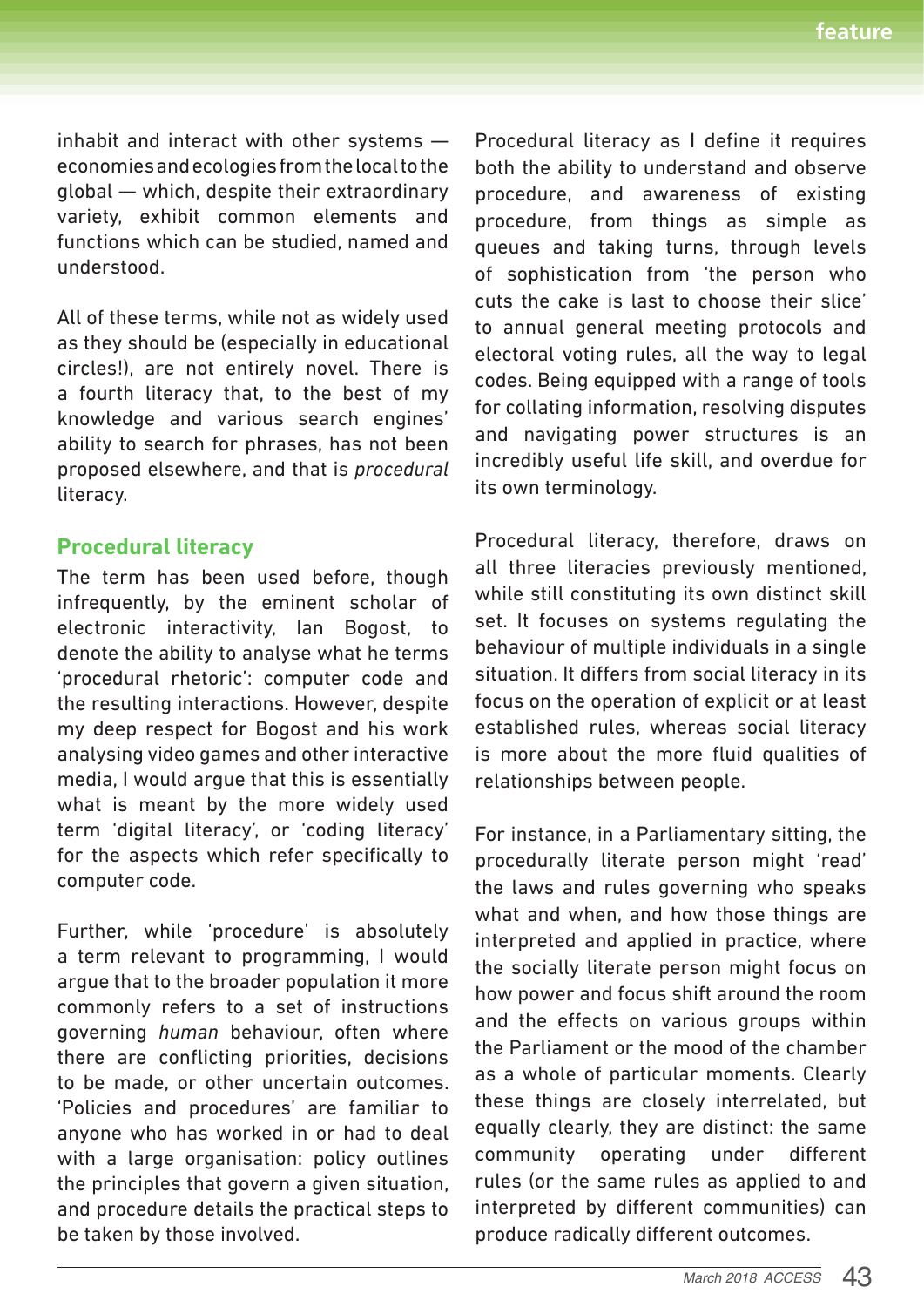#### *Literacies and tabletop games*

The relevance of tabletop games to these literacies is, I hope, obvious, but in brief:

- **Psychological literacy** is fostered by games that reward accurate assessment of the intentions and knowledge of one or more other players. Games do this to a degree matched only by the finest character-based literature, and with more of the immediate and direct feedback that best fosters learning.
- **Social literacy** is developed in any game, but more richly the greater the number of players. What's more, every game has an implicit or explicit social contract governing its play, and these contracts are themselves becoming an area of experimentation and innovation among game designers.
- **Systems literacy** is cultivated by exposure to any rule set that specifies interactions, causes and effects, a description applicable to all games and simulations. As with literature, there is exponential value in 'playing widely' in the same sense that one might 'read widely'.
- As tabletop games are nothing if not rule sets governing human interaction, **procedural literacy** is profoundly applicable to their play. The existence of the 'rules lawyer' archetype among gamer communities (essentially, a person who seeks to exploit minutiae of games rules for advantage the way lawyers, especially in highly adversarial systems such as ours and the USA's, seek to exploit minutiae of law) attests to both the ways in which tabletop games develop procedural literacy, and its exceptional usefulness in the wider world.

In addition to examining these various literacies, there is one more key point I would like to emphasise: that our common misconception about play, that it is somehow antithetical to learning, is entirely wrong.

# **Play as learning**

In the early 20th century, one of the founding figures of cultural history, Johan Huizinga, wrote *Homo ludens: a history of the play element in culture*. This book was the first to describe how play creates a 'magic circle', which is simultaneously within but somehow apart from the broader reality, with its own laws and systems. Huizinga's thesis is that play is one of the core elements of human nature and is present in all aspects of culture — not only high culture such as the arts, but profoundly serious culture such as courts and parliaments, which also have their own magic circles of rules, customs, precedents and arbitrary meanings. In other words, to Huizinga, the capacity to play (*ludere*) is as much the distinguishing characteristic of humanity as the capacity to learn (*sapere*).

This conclusion is less controversial when you learn that scientists, education researchers and game designers have all converged on the conclusion that play *is* learning in some vitally important ways.

Mammalian biologists call play 'training for the unexpected' and describe how rats raised under regimes that punish them for playing become so unable to adapt to stress in resilient ways that they literally die rather than cope. Resilience aside, the connection between playful seeing-what-happens and the more rigorous trial-and-error of the scientific method is readily apparent with a moment's thought, as evidenced by the strong correlation between playfulness and intelligence in the animal kingdom.